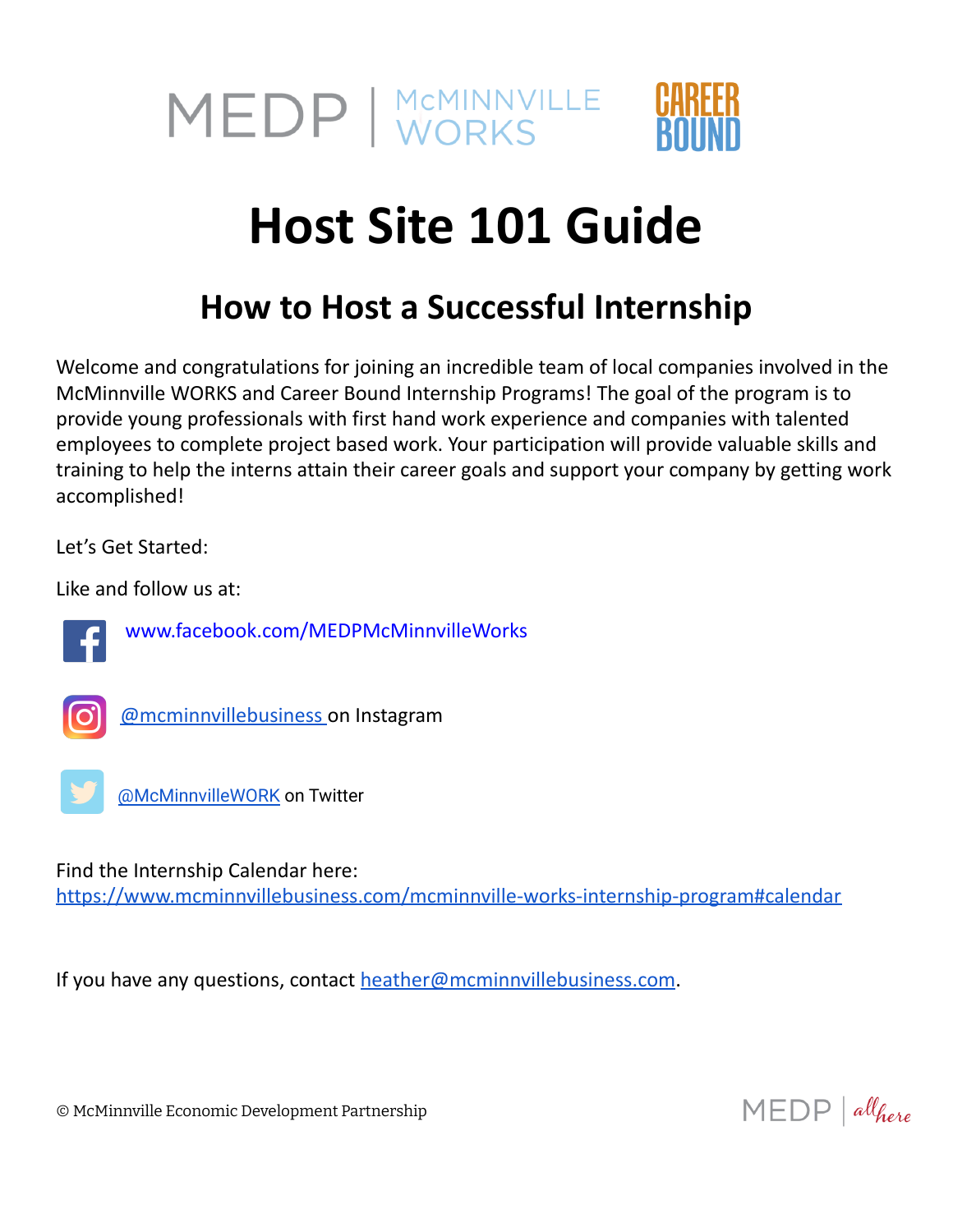

### **REQUIREMENTS**

- 1. Internships must be project based.
- 2. Interns must be hired by the companies.
- 3. Interns must be paid.
- 4. Interns must attend weekly Professional Development Workshops that are organized by MEDP. These are **paid hours** for the intern. Host sites are encouraged to host at least one of these professional development/tour sessions.

### **HIRING PROCESS**

| Timeline:                                           |                                                                   |  |
|-----------------------------------------------------|-------------------------------------------------------------------|--|
| January                                             | Applications open                                                 |  |
| <b>February</b>                                     | <b>Application closes</b>                                         |  |
| <b>March</b>                                        | MEDP distributes applicant packets to host sites for interviewing |  |
| <b>March-April</b>                                  | Interns are interviewed and hired by host companies               |  |
| <b>May</b>                                          | All interns hired by host companies - Host Hiring Form completed  |  |
| <b>June 20*</b>                                     | Internship Program Begins                                         |  |
| August 12*                                          | Internship Program Ends                                           |  |
| *Start & End Dates May Vary by Host Site and Intern |                                                                   |  |

MEDP staff pre-screens, sorts original applications and narrows the pool for the general internships. We will eliminate any candidate who does not meet the basic requirements for the internship. MEDP will then provide each company with a packet of qualified candidates for review. In 2021 we will move to a Google Drive Folder for each Host Site. Within the folder, you will find the candidates' contact information and an optional video link if they chose to include one. Resumes and cover letters are also linked in your Folder. Remember, **you are hiring the intern**; MEDP manages the overall program (i.e., communication and outreach, application process, Professional Development Workshop arrangements, etc.).

Once you receive your email with your Google Folder link of eligible interns, it is now your responsibility to:

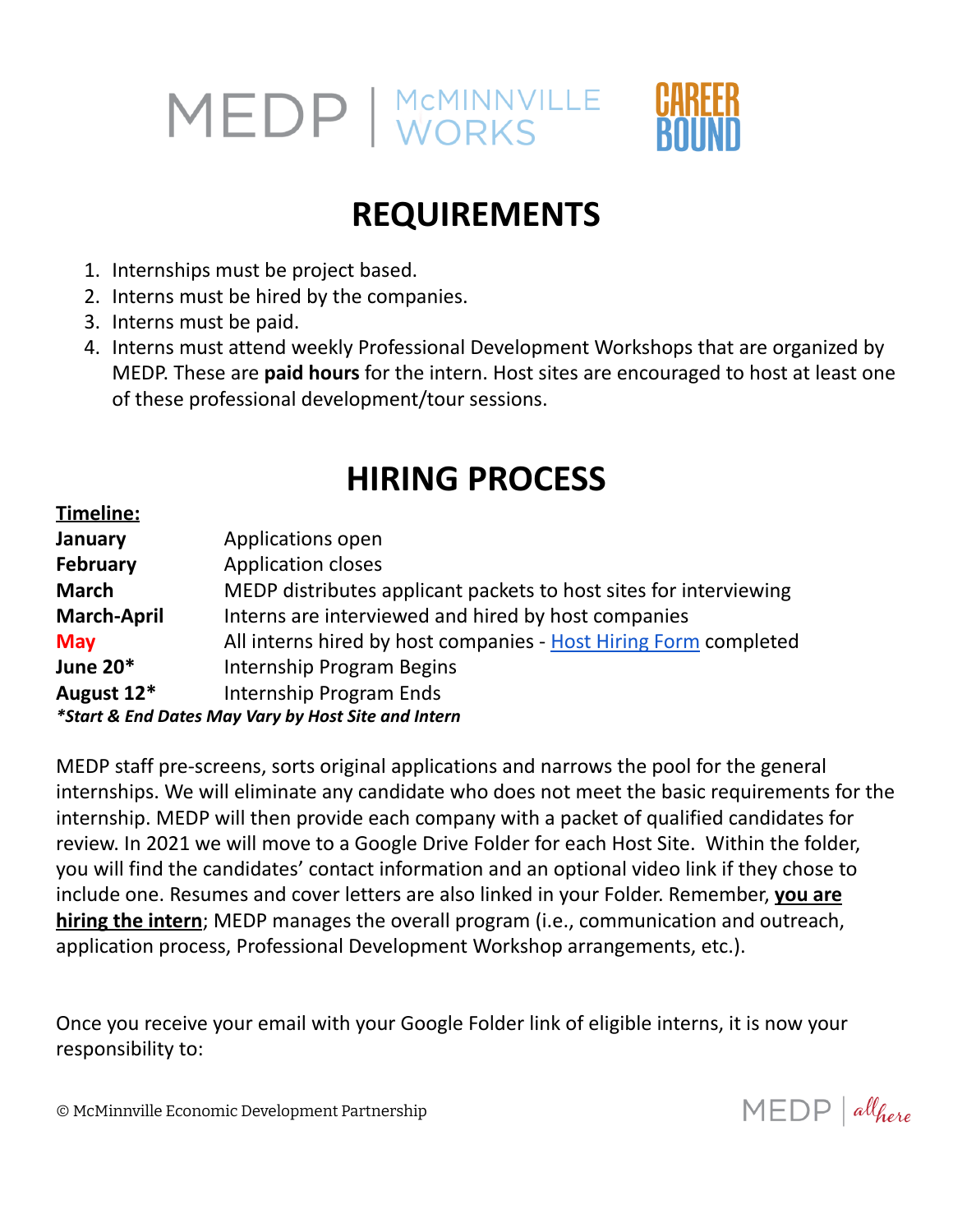- 1) **Review the applicant pool and schedule interviews** with your preferred candidates. Interviews should take place March-April, with the final hiring deadline of no later than May 6.
	- Applicants are likely in multiple host folders. The faster you hire your interns, the more likely you are to get your first choice.
	- As the Host Site, you have the final say when the intern starts and ends their internship. You are more than welcome to have them start early or finish their internship far after the summer program ends.
	- **WORKS Applicants** are able to add an optional supplemental video. If one was provided you will find the link on your spreadsheet. You will also find links to their cover letters and resumes.
	- **Career Bound Applicants** have a different application and do not provide cover letters and resumes, although information was provided to them for developing these documents. This program is encouraging our local youth to explore work experience options in our community and in most cases, your organization may be the first they would add to a resume upon completing an internship. Time permitting, we appreciate your efforts to offer mock interviews to these candidates to build their experience.
- 2) **Conduct the Interview:** Introduce yourself and your company as the candidates may have applied to multiple internship positions, they will likely need a reminder about the McMinnville WORKS / Career Bound Internship Programs and your specific internship position/s.
	- Applicants applied to the McMinnville WORKS and Career Bound Internship Programs and may be unsure which companies they have been sent to. Position opportunities were posted to the application, website and via social media with your provided *short* [job description](https://www.mcminnvillebusiness.com/pub/doc/2021-Host-Sites-Job-Descriptions-v5-.pdf).
		- i. We recommend emailing them your full job description ([example\)](https://www.mcminnvillebusiness.com/pub/doc/MEDP-Internship-Coordinator-Job-Description-2021.docx.pdf) when you reach out to them for interviews.
	- $\circ$  In addition, try crafting your interview questions to be general rather than work specific as many candidates have little to no previous work experience such as:
		- i. What are you studying and why?
		- ii. Explain a challenge you have had to overcome and how you did it?
		- iii. Can you share an example in which you had to manage multiple projects at once?
- 3) After your formal interviews, please feel free to **make an offer to the intern**.
	- Once confirmed, contact the applicants on your list who have not received an offer to let them know that the position has been filled at your company. They could still be hired by another host site!



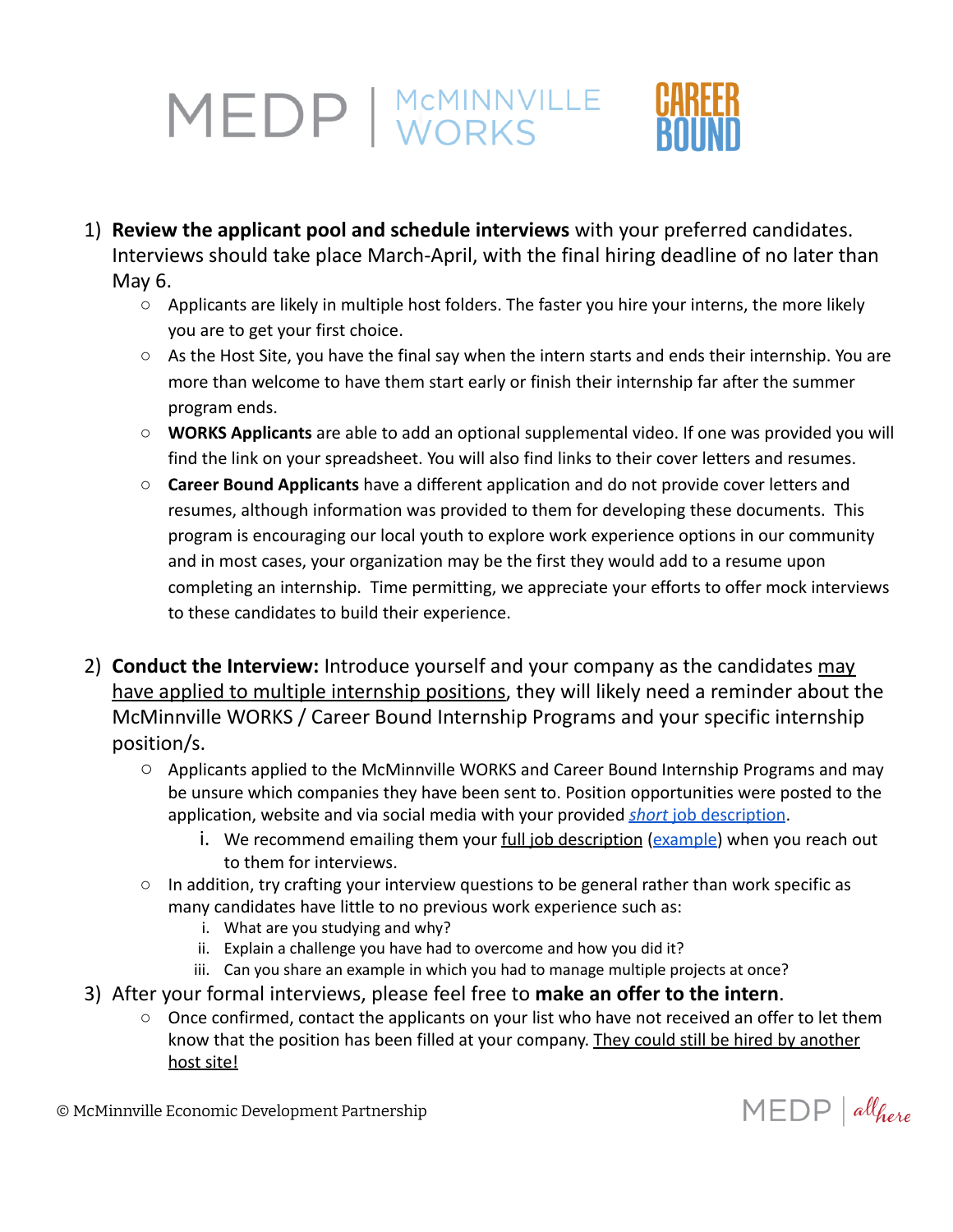- 4) MEDP has included an electronic confidential *[Hiring](https://www.mcminnvillebusiness.com/medp-summer-internship-program-hiring-form) Form please fill out the form as* soon as possible. Once all the companies have hired their interns, MEDP will contact the entire applicant pool notifying them that the program is full.
- 5) **It is preferred that ALL interns are hired before May 6th or sooner.** This timing supports MEDPs efforts to communicate and coordinate details for the Summer Program to the cohort. It also allows applicants the chance to consider other opportunities for summer employment elsewhere.

## **ONBOARDING YOUR INTERN**

For some interns, this could be their first exposure to a professional environment which can be exciting and nerve-wracking for you and the intern! Below we've provided a few tips and tricks to create a successful transition into the workplace.

**Orientation:** The first day will set the tone for the rest of the internship so spend some time welcoming your intern and introducing them to your company.

In the orientation process, we recommend that you:

- Prepare a workstation if applicable for the position. (including desk, chair, computer, phone, etc.) If remote work is a possibility, go over expectations.
- Assign one mentor to oversee the intern and their projects.
- Tour the facilities and show them the incredible products/services your company provides.
- Provide a copy of your company's handbook, employee newsletters, and share links to your Facebook page, LinkedIn, website, and blogs!
- Introduce them to various employees from different departments.
- Have an orientation meeting in order to establish expectations, project timelines, and answer/ask any questions.
- Treat your intern like an employee give them documents, timelines, and responsibilities.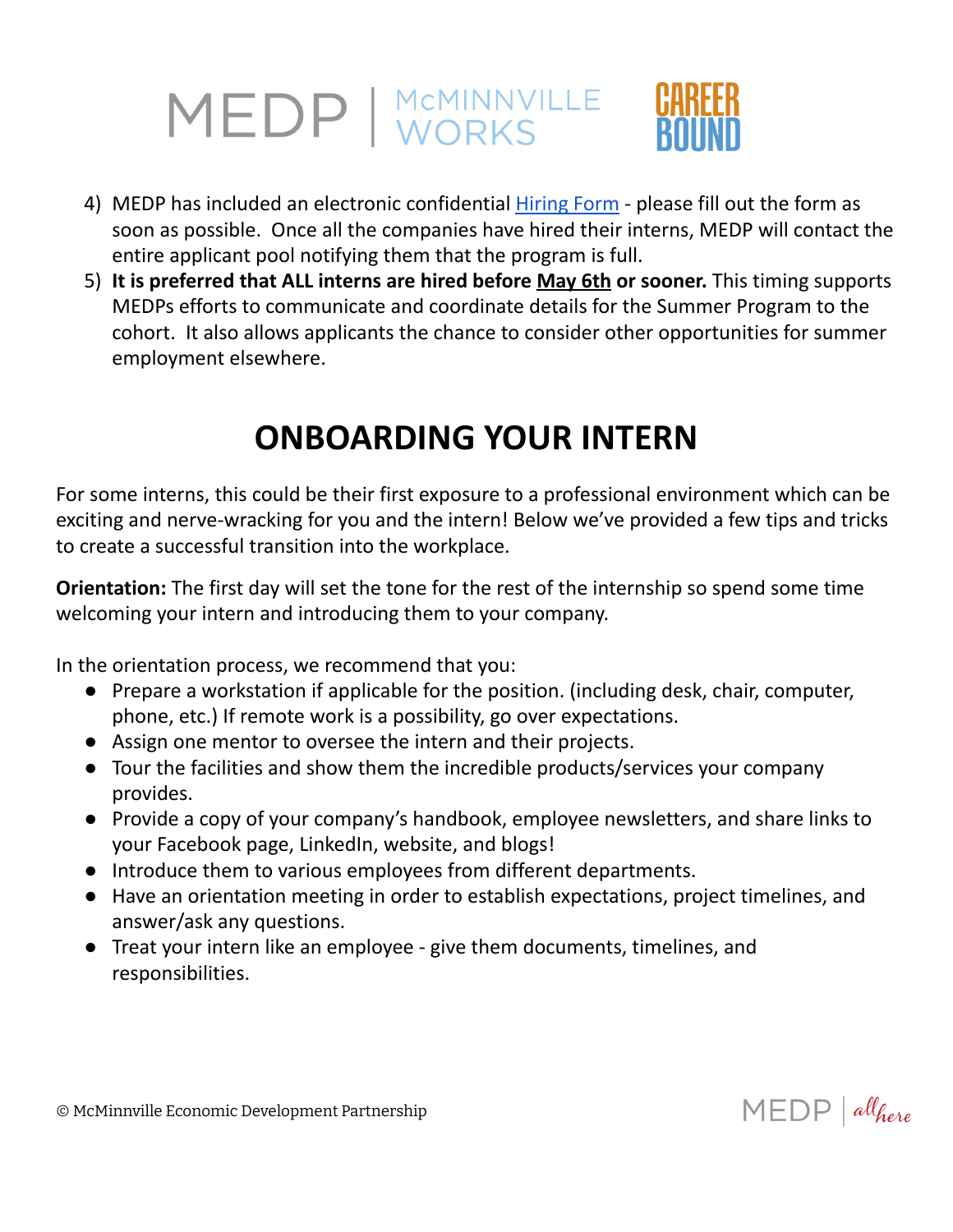## **WEEKLY PROFESSIONAL DEVELOPMENT WORKSHOPS**

The professional development workshops are hosted every Wednesday morning for two-four hours starting on June 22-August 10th. **All WORKS interns are required to attend these sessions.** Career Bound interns are encouraged to attend with supervisor approval. These sessions are intended to give the interns valuable training and skills to navigate the workplace, as well as develop a strong network within the intern cohort. MEDP will coordinate the sessions by recruiting McMinnville Works Host Sites and outside companies and community leaders to present on specific topics. Guest speakers have complete control over their presentation format. While snacks and games are not required for the sessions, it increases intern engagement. Past topics include:

| <b>Topic</b>                       | <b>Host</b>                                              |
|------------------------------------|----------------------------------------------------------|
| <b>Marketing Yourself</b>          | <b>MEDP</b>                                              |
| <b>Workplace Expectations</b>      | Freelin Wade Co.                                         |
| Civic Participation                | <b>Yamhill County Clerk</b>                              |
| Credit, Debit, Finance             | First Federal, Headwater<br><b>Investment Consulting</b> |
| <b>Community Volunteer Project</b> | YCAP, Swedemom Center of Giving                          |
| Entrepreneurship                   | TTR, Launch Mid-Valley                                   |
| Work - Life Balance                | <b>Linfield University</b>                               |
| Job Search Techniques/<br>LinkedIn | <b>Express Employment Professionals</b>                  |
| Diversity, Equity & Inclusion      | Unidos, State of Oregon<br><b>Affirmative Action</b>     |
| <b>Project Management</b>          | Deven Paolo, Solid Form                                  |

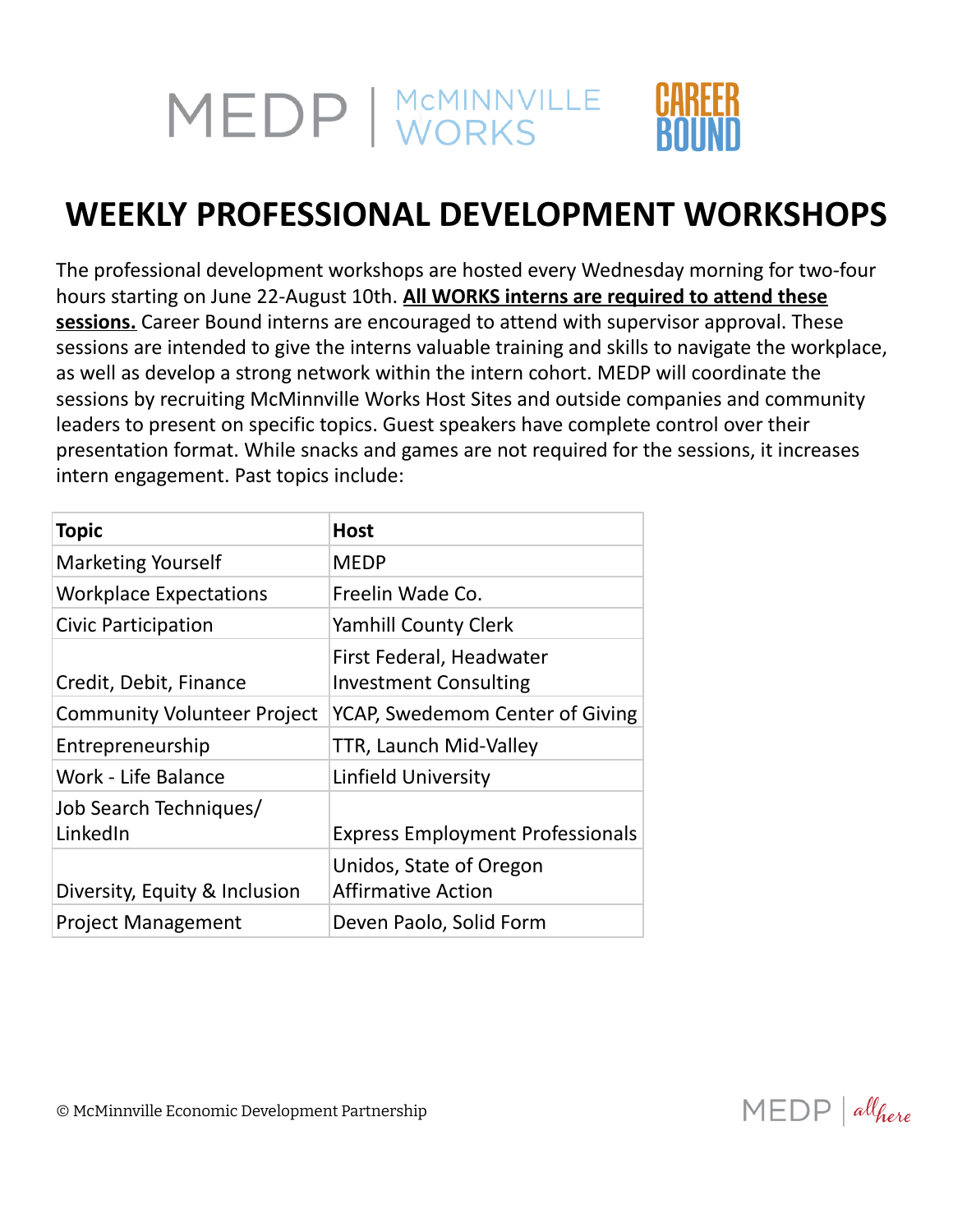

## **CREATING SUCCESS**

Internships are about gaining experience, learning, and networking. But how can you accomplish all of those things?! A few simple tips can foster a successful internship:

#### **Do: Be available**

Be there for your intern! If time allows, try to have weekly meetings with your intern to establish completion dates, weekly goals, or provide feedback.

#### **Don't: Wait to provide feedback till the end**

Interns LOVE receiving feedback so check in with them frequently about their progress.

#### **Do: Change it Up!**

If applicable, assign the intern a few tasks outside of their main project. These can be worked on when the intern is waiting (for approval, clarification, etc.).

#### **Don't: Assign the project all at once**

A massive project can seem daunting so try breaking the project down into smaller and more manageable tasks.

#### **Do: Treat your intern like a full time employee**

Interns are people too! Make the intern feel like a part of the team. This can be as simple as inviting them to staff meetings, company parties and picnics, etc.

#### **Do: HAVE FUN!**

No description necessary.

## **NEED A LITTLE HELP?**

MEDP has a well stocked digital library of resources for your review. We have examples of job descriptions, hiring documents, work plans, and etc. Contact us at [info@mcminnvillebusiness.com](mailto:info@mcminnvillebusiness.com) | 503.474.6814 for more information.